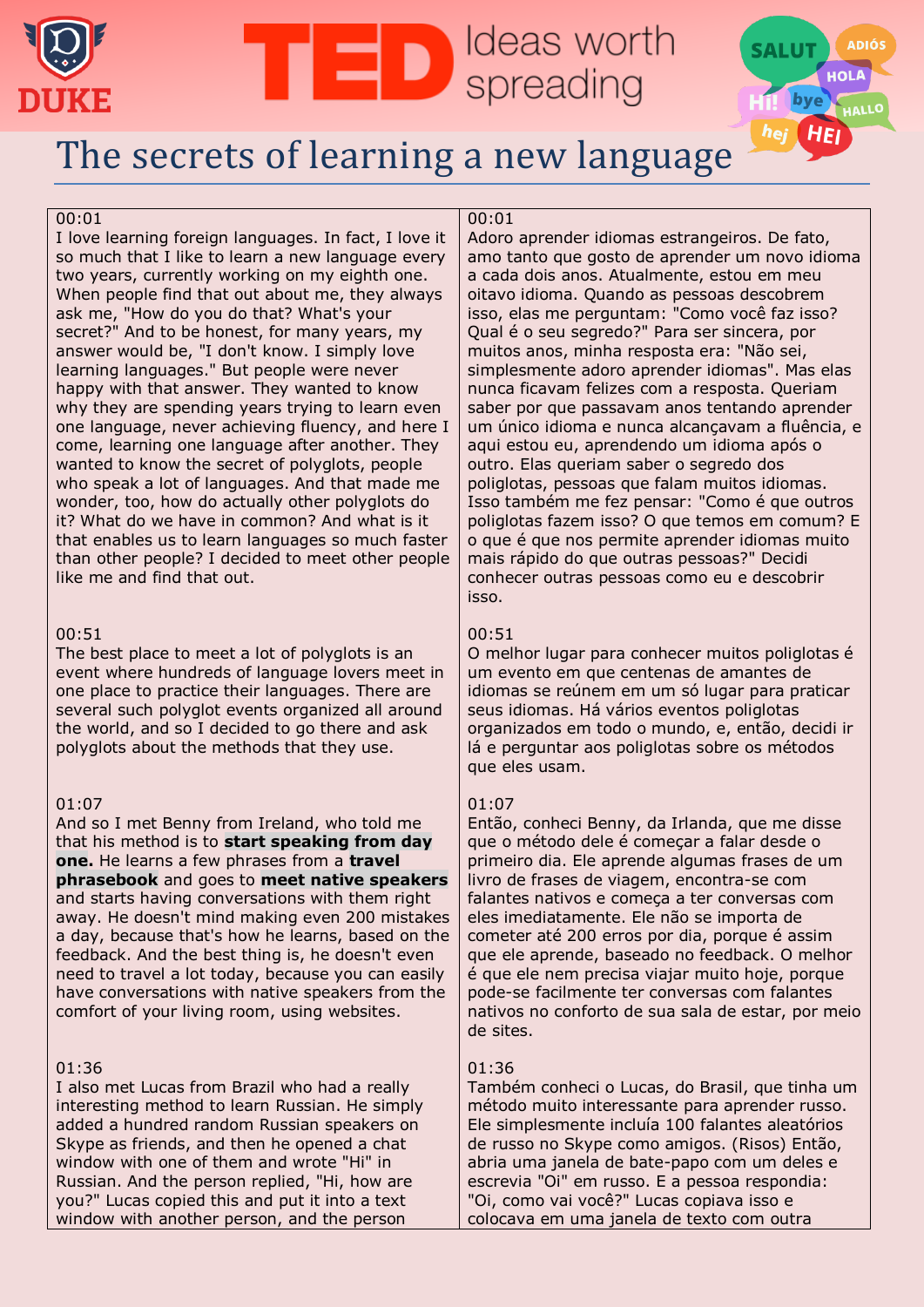replied, "I'm fine, thank you, and how are you?" Lucas copied this back to the first person, and in this way, he had two strangers have a conversation with each other without knowing about it.

02:11 (Laughter)

#### 02:12

And soon he would start typing himself, because he had so many of these conversations that he figured out how the Russian conversation usually starts. What an ingenious method, right?

#### 02:22

And then I met polyglots who always start by imitating sounds of the language, and others who always **learn the 500 most frequent words** of the language, and yet others who always start by reading about the grammar. If I asked a hundred different polyglots, I heard a hundred different approaches to learning languages. Everybody seems to have a unique way they learn a language, and yet we all come to the same result of speaking several languages fluently.

#### 02:50

And as I was listening to these polyglots telling me about their methods, it suddenly dawned on me: the one thing we all have in common is that we simply found **ways to enjoy the languagelearning process**. All of these polyglots were talking about language learning as if it was great fun. You should have seen their faces when they were showing me their **colorful grammar charts** and their carefully handmade **flash cards**, and their statistics about learning vocabulary using apps, or even how they love to **cook based on recipes in a foreign language**. All of them use different methods, but they always make sure it's something that they personally enjoy.

#### 03:30

I realized that this is actually how I learn languages myself. When I was learning Spanish, I was bored with the text in the textbook. I mean, who wants to read about Jose asking about the directions to the train station. Right? I wanted to read "Harry Potter" instead, because that was my favorite book as a child, and I have read it many times. So I got the Spanish translation of "Harry Potter" and started reading, and sure enough, I didn't understand almost anything at the beginning, but I kept on reading because I loved the book, and by the end of the book, I was able to follow it almost without any problems. And the same thing happened when I was learning

pessoa, e a pessoa respondia: "Estou bem, obrigado, e você?" Lucas copiava isso de volta para a primeira pessoa, e assim ele tinha dois estranhos conversando entre si sem saber disso.

02:11 (Risos)

#### 02:12

Logo ele mesmo começava a digitar, porque teve tantas dessas conversas que descobriu como a conversa russa geralmente começa. Que método engenhoso, não é mesmo?

#### $02.22$

Depois conheci poliglotas que sempre começam imitando sons do idioma, e outros que sempre aprendem as 500 palavras mais frequentes do idioma, e ainda outros que sempre começam lendo sobre a gramática. Se eu perguntasse a 100 poliglotas diferentes, ouviria centenas de abordagens diferentes para aprender idiomas. Todos parecem ter uma maneira única de aprender um idioma, e, no entanto, todos chegamos ao mesmo resultado de falar vários idiomas fluentemente.

## 02:50

Enquanto eu ouvia esses poliglotas me contando sobre os métodos deles, de repente, comecei a perceber: a única coisa que todos nós temos em comum é que simplesmente encontramos maneiras de curtir o processo de aprendizagem de idiomas. Todos esses poliglotas falavam sobre esse aprendizado como se fosse muito divertido. Vocês deveriam vê-los quando me mostravam seus gráficos gramaticais coloridos e cartões cuidadosamente feitos à mão e as estatísticas sobre aprendizagem de vocabulário com aplicativos, ou até mesmo como gostam de cozinhar com base em receitas em um idioma estrangeiro. Todos eles usam métodos diferentes, mas sempre se certificam de que seja algo que curtam pessoalmente.

#### 03:30

Percebi que é assim que, na verdade, eu mesma aprendo idiomas. Quando eu estava aprendendo espanhol, ficava entediada com o livro didático. Quer dizer, quem quer ler sobre Jose perguntando sobre as direções para a estação de trem, certo? Eu queria ler "Harry Potter" em vez disso, porque era meu livro favorito, que li muitas vezes quando eu era criança. Então, peguei a tradução em espanhol de "Harry Potter" e comecei a ler e, com certeza, não entendi quase nada no início, mas continuei lendo porque adorava o livro e, no final, pude acompanhá-lo quase sem problemas. O mesmo aconteceu em meu aprendizado de alemão. Decidi assistir a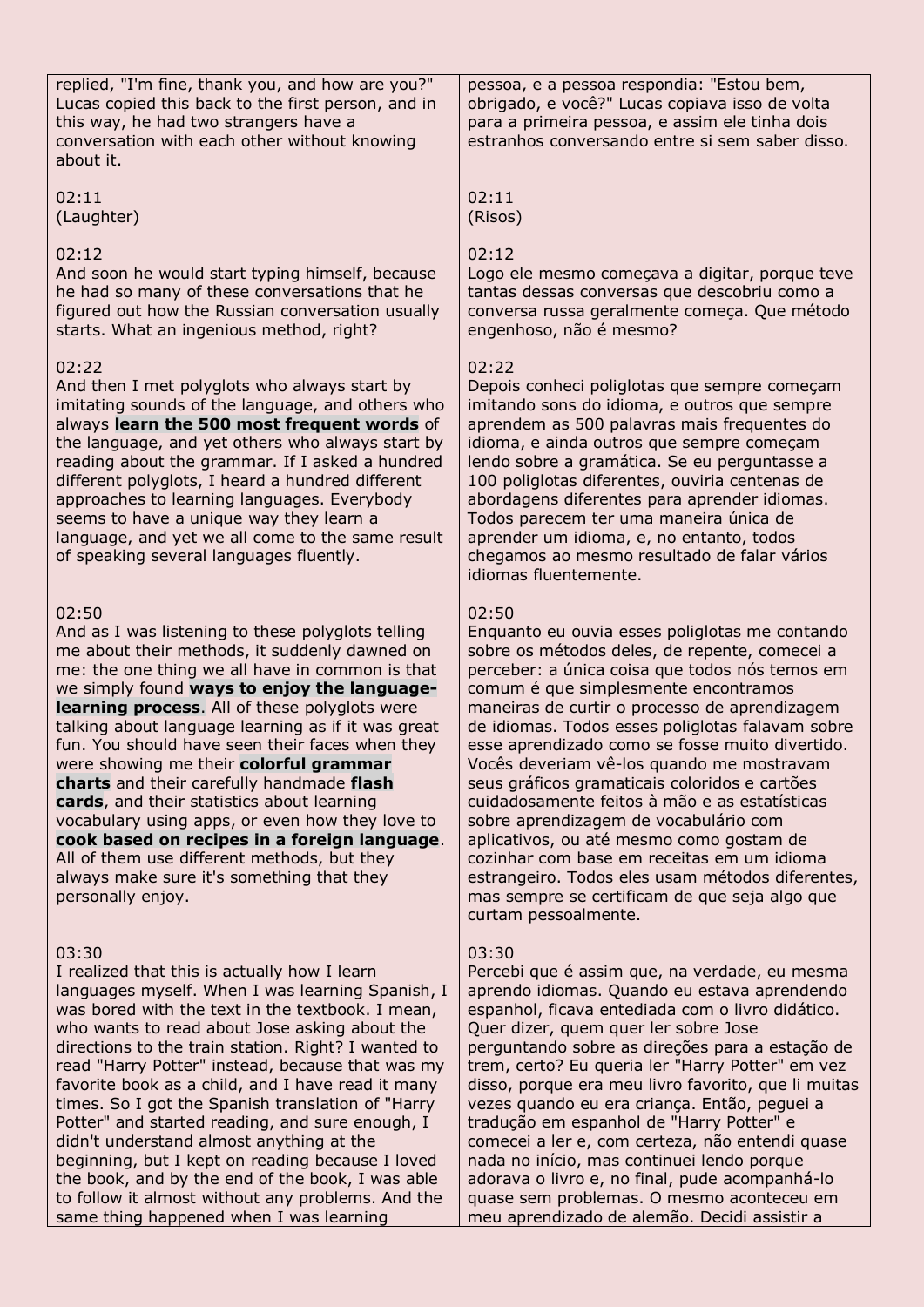German. I decided to watch "Friends," my favorite sitcom, in German, and again, at the beginning it was all just gibberish. I didn't know where one word finished and another one started, but I kept on watching every day because it's "Friends." I can watch it in any language. I love it so much. And after the second or third season, seriously, the dialogue started to make sense.

#### 04:25

I only realized this after meeting other polyglots. We are no geniuses and we have no shortcut to learning languages. We simply found ways how to enjoy the process, how to turn language learning from a boring school subject into a pleasant activity which you don't mind doing every day. **If you don't like writing words down on paper, you can always type them in an app**. If you don't like listening to boring textbook material, find interesting **content on YouTube or in podcasts** for any language. If you're a more introverted person and you can't imagine speaking to native speakers right away, you can **apply the method of self-talk**. You can talk to yourself in the comfort of your room, describing your plans for the weekend, how your day has been, or even take a random picture from your phone and **describe the picture to your imaginary friend.** This is how polyglots learn languages, and the best news is, it's available to anyone who is willing to take the learning into their own hands.

#### 05:22

So meeting other polyglots helped me realize that **it is really crucial to find enjoyment in the process of learning languages**, but also that joy in itself is not enough. If you want to achieve fluency in a foreign language, you'll also need to apply three more principles.

#### 05:39

First of all**, you'll need effective methods. If you try to memorize a list of words for a test tomorrow, the words will be stored in your short-term memory and you'll forget them after a few days. If you, however, want to keep words long term, you need to revise them in the course of a few days repeatedly using the so-called space repetition. You can use apps which are based on this system such as Anki or Memrise, or you can write lists of word in a notebook using the Goldlist method,** which is also very popular with many polyglots. If you're not sure which methods are effective and what is available out there, just check out polyglots' YouTube channels and websites and get inspiration from them. If it works for them, it will most probably work for you "Friends", minha série de TV favorita, em alemão, e, novamente, no começo, tudo era apenas incompreensível. Eu não sabia onde terminava uma palavra e começava outra, mas continuei a assistir, porque é "Friends". Posso assistir em qualquer idioma; adoro tanto. (Risos) E, após a segunda ou terceira temporada, é sério, o diálogo começou a fazer sentido.

#### 04:25

Só me dei conta disso depois de conhecer outros poliglotas. Não somos gênios e não temos atalhos para aprender idiomas. Simplesmente encontramos maneiras de curtir o processo, como transformar a aprendizagem de idiomas de um assunto escolar chato em uma atividade agradável que não nos importamos em fazer todos os dias. Se você não gosta de escrever no papel, sempre pode digitar num aplicativo. Se você não gosta de ouvir material didático chato, encontre conteúdo interessante no YouTube ou em podcasts para qualquer idioma. Se você for mais introvertido e não conseguir conversar com falantes nativos imediatamente, poderá aplicar o método da autoconversação: conversar consigo mesmo, no conforto de seu quarto, descrevendo planos para o fim de semana, como foi seu dia, ou até tirar uma foto aleatória pelo telefone e descrevê-la para seu amigo imaginário. É assim que os poliglotas aprendem idiomas, e a melhor notícia é que está disponível para qualquer um que esteja disposto a assumir o controle de seu aprendizado.

## $05:22$

Conhecer outros poliglotas me ajudou a perceber que é realmente importante encontrar satisfação no processo de aprendizagem de idiomas, mas também essa alegria em si não é o bastante. Se quiser adquirir fluência em um idioma estrangeiro, você também precisará aplicar mais três princípios.

#### 05:39

Antes de tudo, você precisará de métodos eficazes. Se você tentar memorizar uma lista de palavras para um teste amanhã, elas serão armazenadas na memória de curto prazo e você as esquecerá após alguns dias. Se, no entanto, quiser manter as palavras a longo prazo, você precisará revisá-las em alguns dias, repetidamente, usando a chamada repetição espaçada. Você pode usar aplicativos baseados nesse sistema, como Anki ou Memrise, ou escrever listas de palavras no caderno, usando o método Gold List, que também é muito popular com muitos poliglotas. Se não tiver certeza de quais métodos são eficazes e do que está disponível, basta verificar canais do YouTube e sites dos poliglotas e inspirar-se neles. Se funciona para eles, provavelmente funcionará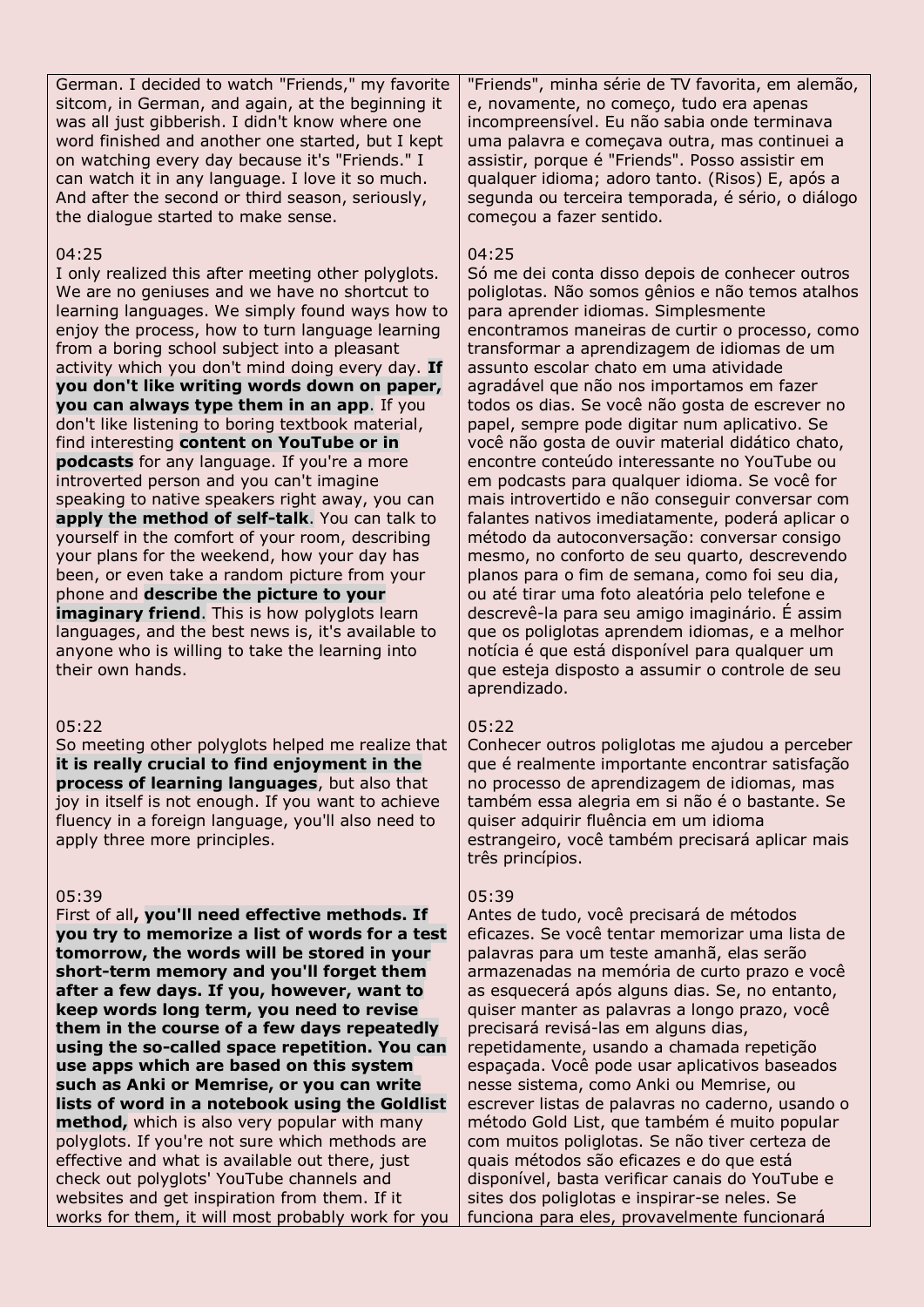too.

#### 06:22

**The third principle to follow is to create a system in your learning. We're all very busy and no one really has time to learn a language today. But we can create that time if we just plan a bit ahead. Can you wake up 15 minutes earlier than you normally do?** That would be the perfect time to revise some vocabulary. Can you listen to a podcast on your way to work while driving? Well, that would be great to get some listening experience. There are so many things we can do without even planning that extra time, such as listening to podcasts on our way to work or doing our household chores. **The important thing is to create a plan in the learning.** "I will practice speaking every Tuesday and Thursday with a friend for 20 minutes. I will listen to a YouTube video while having breakfast." **If you create a system in your learning, you don't need to find that extra time, because it will become a part of your everyday life.**

## 07:17

#### **And finally, if you want to learn a language fluently, you need also a bit of patience. It's not possible to learn a language within two months, but it's definitely possible to make a visible improvement in two months,** if you learn in small chunks every day in a way that you enjoy. And there is nothing that motivates us more than our own success.

#### 07:39

I vividly remember the moment when I understood the first joke in German when watching "Friends." I was so happy and motivated that I just kept on watching that day two more episodes, and as I kept watching, I had more and more of those moments of understanding, these little victories, and step by step, I got to a level where I could use the language freely and fluently to express anything. This is a wonderful feeling. I can't get enough of that feeling, and that's why I learn a language every two years.

#### 08:09

So this is the whole polyglot secret. Find effective methods which you can use systematically over the period of some time in a way which you enjoy, and this is how polyglots learn languages within months, not years.

#### para você também.

#### 06:22

O terceiro princípio a seguir é criar um sistema em seu aprendizado. Estamos muito ocupados, e ninguém realmente tem tempo para aprender um idioma hoje. Mas podemos criar esse tempo se apenas planejarmos um pouco à frente. Você consegue acordar 15 minutos mais cedo do que de costume? Seria o momento perfeito para revisar algum vocabulário. Consegue ouvir um podcast em seu caminho para o trabalho enquanto dirige? Isso seria ótimo para obter alguma experiência auditiva. Há tantas coisas que podemos fazer sem sequer planejar esse tempo extra, como ouvir podcasts em nosso caminho para o trabalho ou durante as tarefas domésticas. O importante é criar um plano para o aprendizado: "Vou praticar a conversação toda terça e quinta com um amigo por 20 minutos. Vou ouvir um vídeo do YouTube enquanto tomo café da manhã". Se você criar um sistema para seu aprendizado, não precisará encontrar tempo extra, porque ele se tornará parte de seu dia a dia.

## 07:17

Finalmente, se você quiser aprender um idioma fluentemente, também precisará de um pouco de paciência. Não é possível aprender um idioma dentro de dois meses, mas, com certeza, será possível fazer um progresso visível em dois meses, se você aprender em pequenas partes todos os dias de uma forma que você goste. E não há nada que nos motiva mais do que nosso próprio sucesso.

#### 07:39

Eu me lembro claramente do momento em que entendi a primeira piada em alemão ao assistir a "Friends". Fiquei tão feliz e motivada que continuei assistindo, naquele dia, a mais dois episódios e, enquanto continuava assistindo, tive cada vez mais desses momentos de compreensão, dessas pequenas vitórias, e, passo a passo, cheguei a um nível em que conseguia usar o idioma de maneira livre e fluente para expressar qualquer coisa. É um sentimento maravilhoso. Quero vivenciá-lo cada vez mais e é por isso que aprendo um idioma a cada dois anos.

#### 08:09

Então, esse é todo o segredo do poliglota. Encontre métodos eficazes que possa usar sistematicamente por um período de tempo, de uma forma que você goste. É assim que os poliglotas aprendem idiomas dentro de meses, não anos.

| 08:23                                         | 08:23                                         |
|-----------------------------------------------|-----------------------------------------------|
| Now, some of you may be thinking, "That's all | Alguns de vocês devem achar: "Tudo isso é bom |
|                                               |                                               |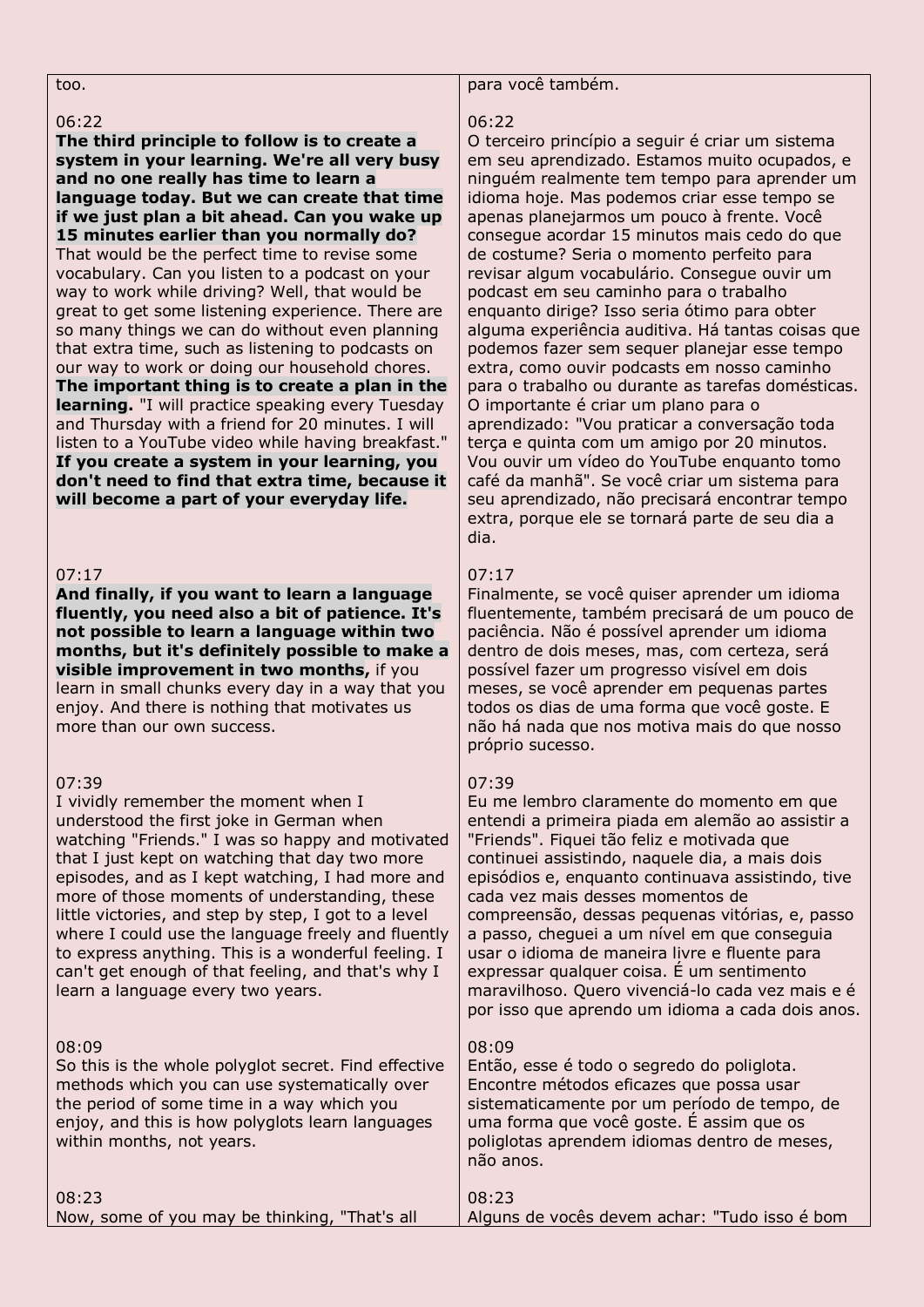very nice to enjoy language learning, but isn't the real secret that you polyglots are just super talented and most of us aren't?"

## 08:33

Well, there's one thing I haven't told you about Benny and Lucas. Benny had 11 years of Irish Gaelic and five years of German at school. He couldn't speak them at all when graduating. Up to the age of 21, he thought he didn't have the language gene and he could not speak another language. Then he started to look for his way of learning languages, which was speaking to native speakers and getting feedback from them, and today Benny can easily have a conversation in 10 languages. Lucas tried to learn English at school for 10 years. He was one of the worst students in class. His friends even made fun of him and gave him a Russian textbook as a joke because they thought he would never learn that language, or any language. And then Lucas started to experiment with methods, looking for his own way to learn, for example, by having Skype chat conversations with strangers. And after just 10 years, Lucas is able to speak 11 languages fluently.

## 09:35

Does that sound like a miracle? Well, I see such miracles every single day. As a language mentor, I help people learn languages by themselves, and I see this every day. People struggle with language learning for five, 10, even 20 years, and then they suddenly take their learning into their own hands, start using materials which they enjoy, more effective methods, or they start tracking their learning so that they can appreciate their own progress, and that's when suddenly they magically find the language talent that they were missing all their lives.

## 10:09

So if you've also tried to learn a language and you gave up, thinking it's too difficult or you don't have the language talent, give it another try. Maybe you're also just one enjoyable method away from learning that language fluently. Maybe you're just one method away from becoming a polyglot.

para a aprendizagem de idiomas, mas será que o verdadeiro segredo não é o fato de os poliglotas serem supertalentosos, e a maioria de nós não?

## 08:33

Bem, há uma coisa que não contei a vocês sobre Benny e Lucas. Benny teve 11 anos de gaélico irlandês e 5 anos de alemão na escola. Ele não sabia, de forma alguma, falar esses idiomas ao se formar. Até os 21 anos, ele achava que não tinha o gene da linguagem e não conseguia falar outro idioma. Então, ele começou a procurar "o modo dele" de aprender idiomas, que foi conversar com falantes nativos e receber feedback deles, e hoje Benny pode facilmente ter uma conversa em dez idiomas. Lucas tentou aprender inglês na escola por dez anos. Ele era um dos piores alunos da turma. Seus amigos até zombaram dele e lhe deram um livro de russo como piada, porque achavam que ele nunca aprenderia esse idioma ou qualquer outro. Então, Lucas começou a experimentar métodos, a procurar seu próprio jeito de aprender, por exemplo, conversando no Skype com estranhos. E, depois de apenas 10 anos, Lucas é capaz de falar 11 idiomas fluentemente.

## 09:35

Parece milagre? Bem, vejo esses milagres todos os dias. Como mentora de idiomas, ajudo as pessoas a aprender idiomas sozinhas, e vejo isso todos os dias. As pessoas lutam com a aprendizagem de idiomas por 5, 10, até 20 anos e então, de repente, assumem o controle de seu aprendizado, começam a usar materiais de que gostam, métodos mais eficazes, ou começam a seguir seu aprendizado para que possam apreciar seu próprio progresso. É o momento em que, de repente, encontram, de forma mágica, o talento para idiomas, que estavam perdendo a vida toda.

## 10:09

Se você também tentou aprender um idioma e desistiu, achando que é muito difícil, ou que não tem o talento para idiomas, tente novamente. Talvez também esteja prestes a encontrar um método divertido de aprender esse idioma fluentemente. Talvez esteja prestes a encontrar um método para se tornar um poliglota.

| an metodo para se tornar ani pongrota. |
|----------------------------------------|
| 10:26<br>Obrigada.                     |
| 10:27<br>(Aplausos)                    |
|                                        |